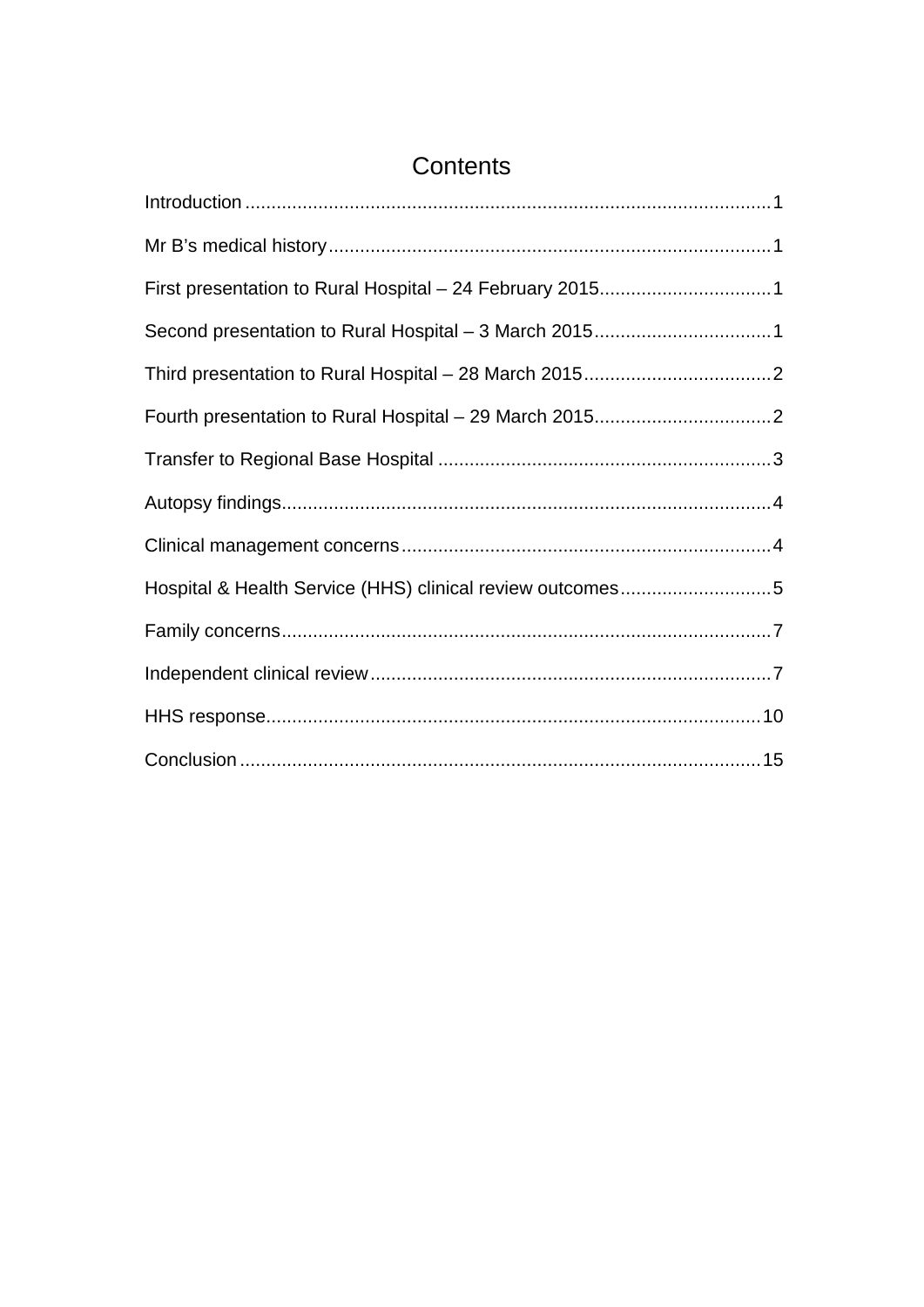## <span id="page-2-0"></span>**Introduction**

Mr B was a 41 year old Aboriginal man who died at a Regional Base Hospital on 31 March 2015. He ordinarily resided in a rural town. Mr B's death was reported to the coroner because of concerns that there may have been an earlier opportunity for hospital staff to have diagnosed the subdural haemorrhage that caused his death.

## <span id="page-2-1"></span>**Mr B's medical history**

Review of Mr B's medical records (Rural Hospital, Regional Base Hospital) shows he had a history including meningitis as a child and a self-disclosed history of excessive alcohol intake, consuming up to 6-8 litres of cask wine a day. Prior to his transfer to the Regional Hospital on 30 March 2015, Mr B had presented to the Rural Hospital four times in the preceding month complaining of headache.

## <span id="page-2-2"></span>**First presentation to Rural Hospital – 24 February 2015**

Mr B presented to the Rural Hospital emergency centre with his family at 10:55am on 24 February 2015 complaining of onset pain around his right mandible spreading to the right eye over about 5-10 minutes, with headache which he rated as 9 on a scale of 0-10. The triage nurse noted there was some enlargement of the right pupil (4mm vs 2mm on the left) with some blurred vision, and his blood pressure was recorded as slightly high up to 165/95. Mr B reported never having had similar headaches previously.

The attending doctor performed a neurologic examination which showed some mild increase in light touch sensation on the right. Reflexes were documented as normal. Mr B was diagnosed with "cluster migraine" and treated with high flow oxygen, paracetamol and ibuprofen, as well as intravenous thiamine (Vitamin B1). His pain score had dropped to 5/10 by 11:45am but no pain score was documented on his discharge from hospital at 3:05pm.

# <span id="page-2-3"></span>**Second presentation to Rural Hospital – 3 March 2015**

Mr B represented to the Rural Hospital at 8:00pm on 3 March 2015 complaining of 2-3 days of generalised headache associated with neck pain and tension. His pain score was recorded as *"4/10, increased with movement"* and his blood pressure was noted as about 125/82.

Mr B was reviewed by a different doctor who documented that the headache was associated with lower back (sacral) pain which was not associated with trauma, and that power and sensation were normal in the lower limbs. Mr B was treated with paracetamol and an indomethacin suppository (a non-steroidal anti-inflammatory drug) which resulted in almost total resolution of his pain (though the medical records do not indicate whether this was a reference to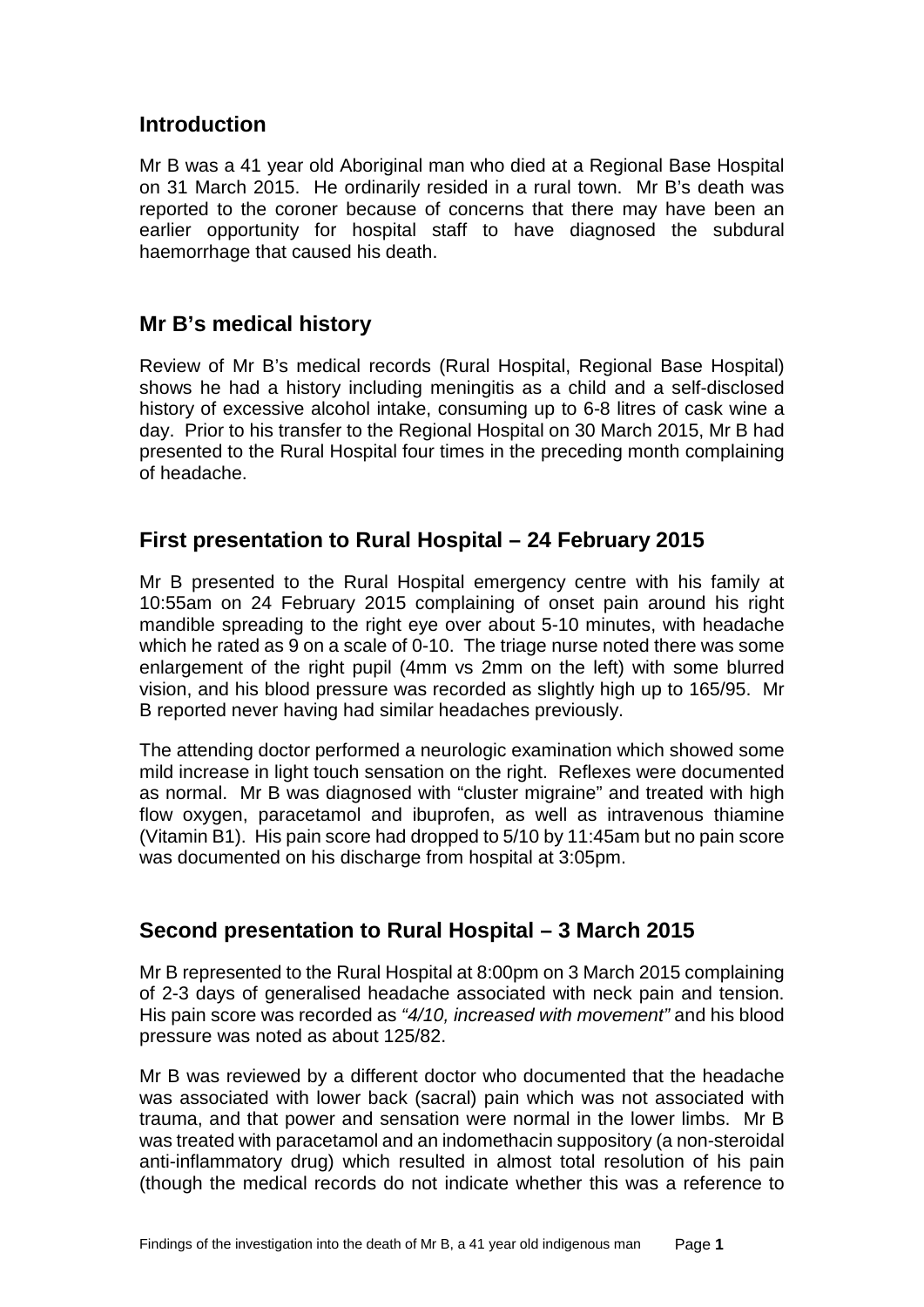back pain, headache or both). Mr B reported having social and financial stressors and depression. He was advised to see his general practitioner and he was also offered an outpatient appointment before being discharged home at 10:25pm that evening.

# <span id="page-3-0"></span>**Third presentation to Rural Hospital – 28 March 2015**

Mr B presented to the Rural Hospital by ambulance at 1:00pm on 28 March 2015 complaining of severe headache (9/10 intensity). He reported having taken paracetamol before calling the ambulance. On triage, he was noted to have pain behind his right eye, his pupils were equal in size and reacting to light, and he had no photophobia. His blood pressure was recorded at about 138/90. His headache was described as sharp and radiating from the back of the head to the forehead. He had vomited twice the previous day in association with the headache. He reported having only had "a couple of beers" that day. The triage nurse also noted that he had an underlying tremor.

On this occasion Mr B was not seen by a doctor. The triage nurses contacted the doctor who advised giving one litre of intravenous saline with 10mg intravenous maxolon for vomiting, intramuscular ketorolac (non-steroidal antiinflammatory drug) and codeine phosphate 60mg (strong opioid analgesic) and high flow oxygen. Mr B refused the oxygen. At 4:15pm, the intravenous therapy was completed and "point of care" blood testing done on an "i-stat" machine was normal. Mr B was discharged home at 4:20pm that afternoon.

# <span id="page-3-1"></span>**Fourth presentation to Rural Hospital – 29 March 2015**

Mr B represented to the Rural Hospital at 7:28pm the following evening complaining of ongoing headaches and vomiting. He was admitted to the ward where he was seen by another different doctor at 12:45am. His pain score was recorded as 6/10 intensity at 7:40pm and his blood pressure was 126/76. The doctor noted that Mr B had unsteadiness, a significant tremor, headache and nausea which he attributed to alcohol withdrawal symptoms, noting that Mr B had not consumed alcohol for four days. Mr B's observations were within normal range. Blood tests were ordered and he was commenced on intravenous fluids, nexium (proton pump inhibitor anti-ulcerant) and diazepam administered as per the Department of Health Alcohol Withdrawal Scale guidelines. He was given a nicotine patch and recommended for referral to the Alcohol, Tobacco and Other Drugs Service in the morning.

At around 4:00am on 30 March 2015, the night duty nurse noted that Mr B was restless. His headache scale was reported as 6/10. He was given panadeine for the headache and diazepam as per the Alcohol Withdrawal Scale guidelines with *"limited effect"*.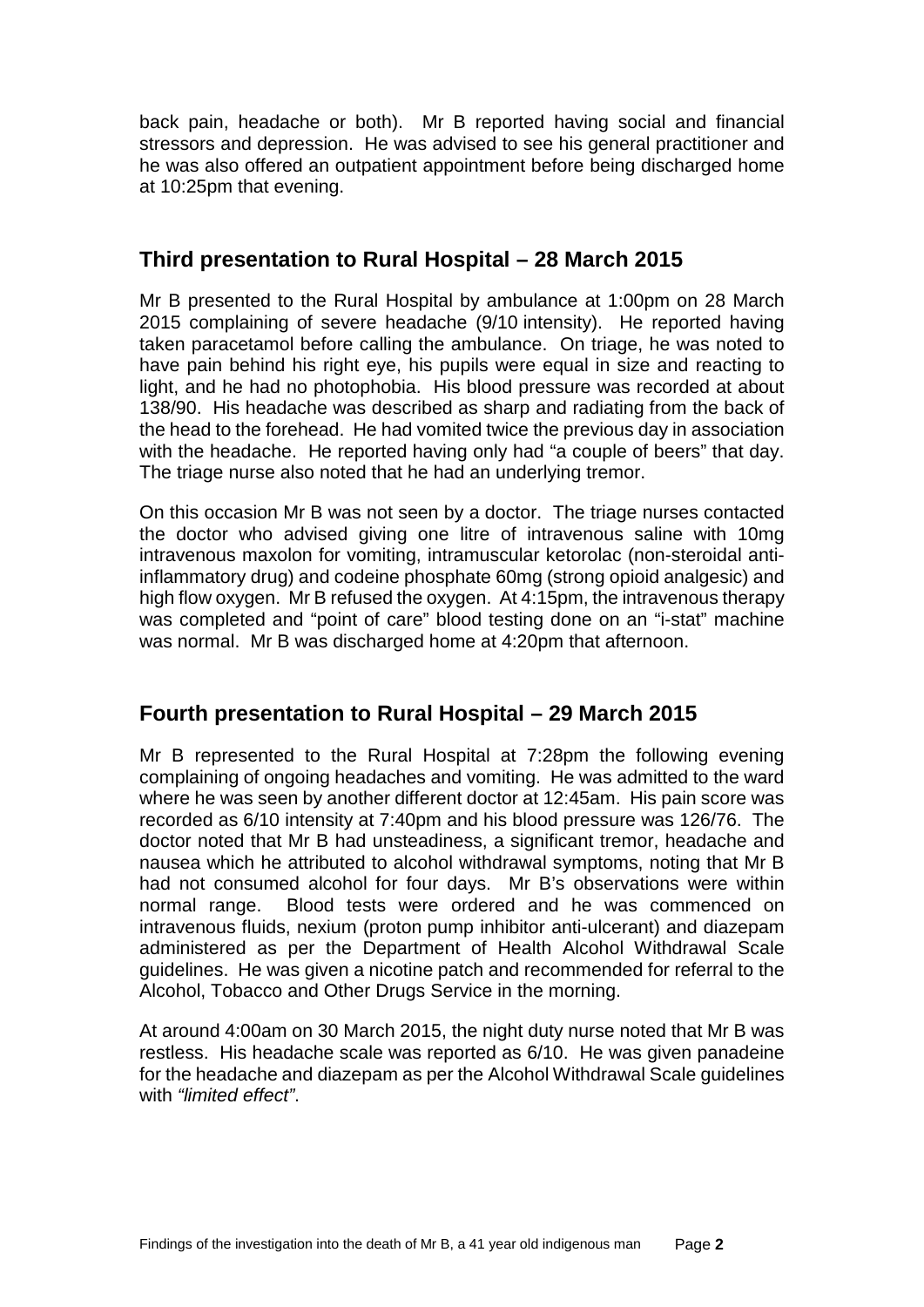At 10:10am that morning, another doctor reviewed Mr B on ward rounds noting that he had been admitted with *"alcohol withdrawal and headache"* against a history of drinking half a carton of beer (but noted this was *"inconsistent with history"*). His headache was described as a *"sharp band"* and he was noted as having *"no neurology"* and *"CNS grossly intact"* but there was no indication in the medical notes as to what form of neurological testing was performed. He was to continue on analgesia and the Alcohol Withdrawal Scale, with his diagnosis being documented as alcohol withdrawal and headache/migraine.

The Alcohol Withdrawal Scale record documented Mr B as being confused, restless and somewhat disoriented at midday and 1:00pm and then sleeping at 2:00pm and 4:30pm that day.

At 2:30pm, Mr B was noted to be *"drowsy ++"* and incontinent of urine. Despite this, the nurse gave him diazepam as per the Alcohol Withdrawal Scale guidelines. The nurse had contacted the doctor who had reviewed Mr B on ward rounds and was advised to disregard the tremor when calculating the Alcohol Withdrawal Scale score.

There is a retrospective note in the medical records that Mr B was incontinent again at 4:40pm and asleep/snoring at that time.

The Alcohol Withdrawal Scale record noted Mr B's pupils as being 5mm in size and equal but not reacting to light at 4:30pm (they had been 5mm throughout his admission).

It appears that he received a total of 40mg of diazepam (5mg at 1:00am + 5mg at 7:00am + 15mg at 8:10am + 5mg at 10:30am + 10mg at 5:00pm).

A radiology request for a CT head scan had been faxed to the Regional Base Hospital that afternoon.

The next entry in the medical record is a retrospective entry by the doctor documenting that Mr B had been found unresponsive at around 5:35pm. He was breathing and had vomited before deteriorating rapidly. He went into pulseless electrical activity cardiac arrest. Emergency resuscitation efforts achieved a return of spontaneous circulation after approximately 4-5 minutes. Mr B was noted to have hypokalaemia (critically low potassium) which was corrected with intravenous potassium replacement.

## <span id="page-4-0"></span>**Transfer to Regional Base Hospital**

Mr B was transferred to the Regional Base Hospital via air-ambulance on the evening of 30 March 2015. He was intubated and mechanically ventilated. There was vomit at the level of his vocal cords indicating probable aspiration pneumonia and his oxygen saturations were low. He was treated with broad spectrum antibiotics. A CT scan of the head showed a large right-sided acute on chronic subdural haematoma with evidence of midline shift and compression of the right lateral ventricle of the brain, compression of the left side of the brain and evidence of herniation (pressure effect of blood pushing the lower part of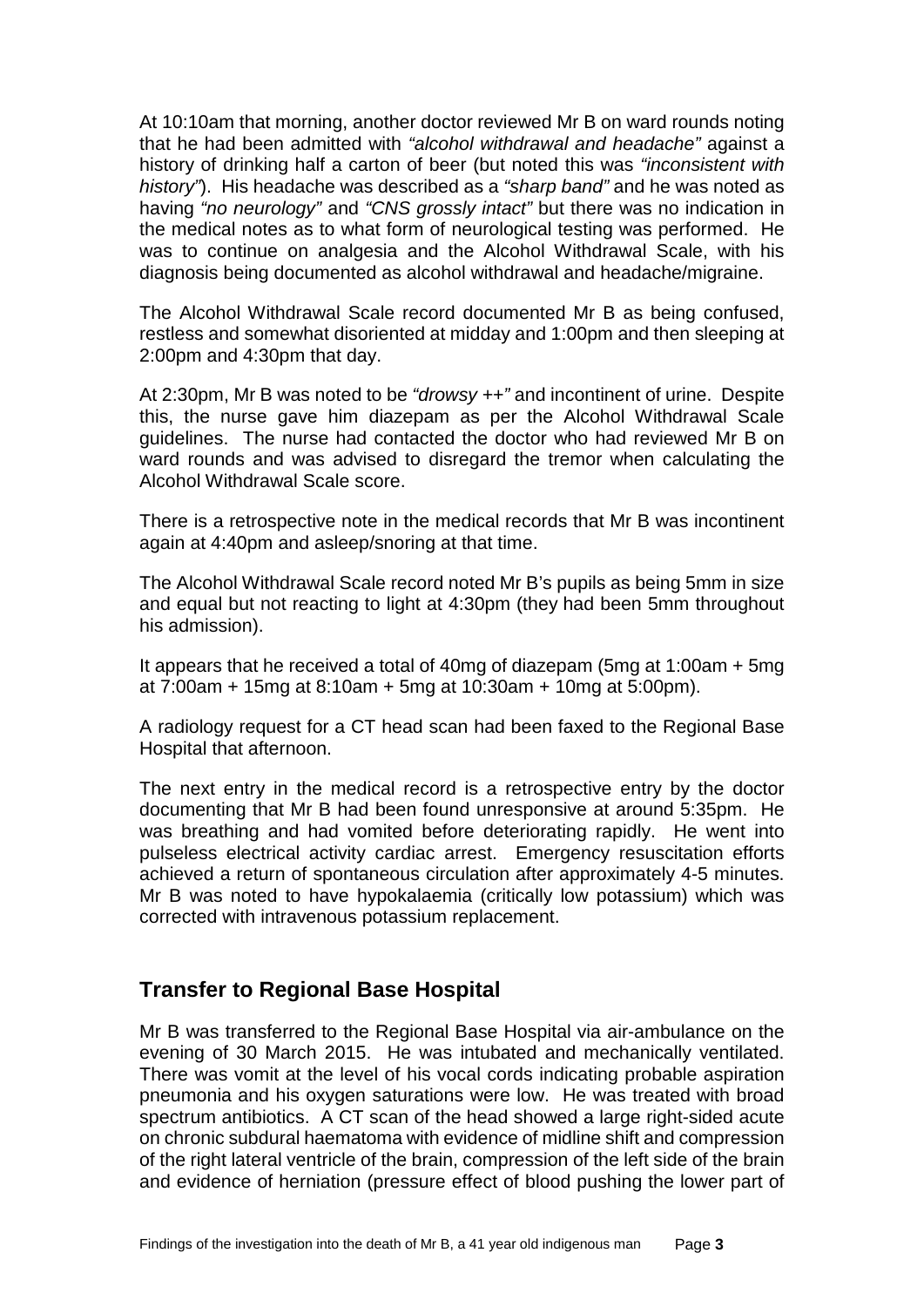the brain down through the outlet in the skull where the spinal cord exits thereby "strangling" this part of the brain).

Mr B was admitted to the intensive care unit for further management. His condition was discussed with the neurosurgical team at the Tertiary Hospital. He was considered to have an unsurvivable brain injury and that neurosurgical intervention would not change the outcome. There was also evidence of extensive right lower lobe pneumonia due to aspiration. After discussion with the family, active treatment was withdrawn and Mr B was commenced on comfort measures. He was extubated at 2:10am on 31 March 2015 and died half an hour later.

# <span id="page-5-0"></span>**Autopsy findings**

An external examination and full internal autopsy were performed on 2 April 2015. The autopsy confirmed the clinical findings of hypoxic brain injury and acute on chronic subdural haematoma and bilateral severe aspiration pneumonia. There was no evidence of external injury. Toxicological analysis of hospital admission bloods taken at 10:50am on 30 March 2015 detected a low level of diazepam, metoclopramide and paracetamol, all within low therapeutic non-toxic range. Taking these findings into account, the pathologist attributed the death to subdural haematoma.

Of note, the findings in the brain included yellow-brown staining of the supportive connective tissue around the brain adjacent to the location of the subdural haematoma over the right mid frontal lobe. This indicated evidence of past blood staining. There was also evidence of older bleeding in the area of cerebellar herniation.

## <span id="page-5-1"></span>**Clinical management concerns**

Initial discussions with the Regional Base Hospital doctor who reported Mr B's death to the coroner flagged concerns about:

- Mr B having been treated with aspirin for his headache at the Rural Hospital without any CT imaging to establish the cause of the headache;
- Mr B having been given a large dose of diazepam when he was already quire drowsy – there was concern this may have impacted on the development of his aspiration pneumonia; and
- <span id="page-5-2"></span>• The underlying cause of the subdural haematoma.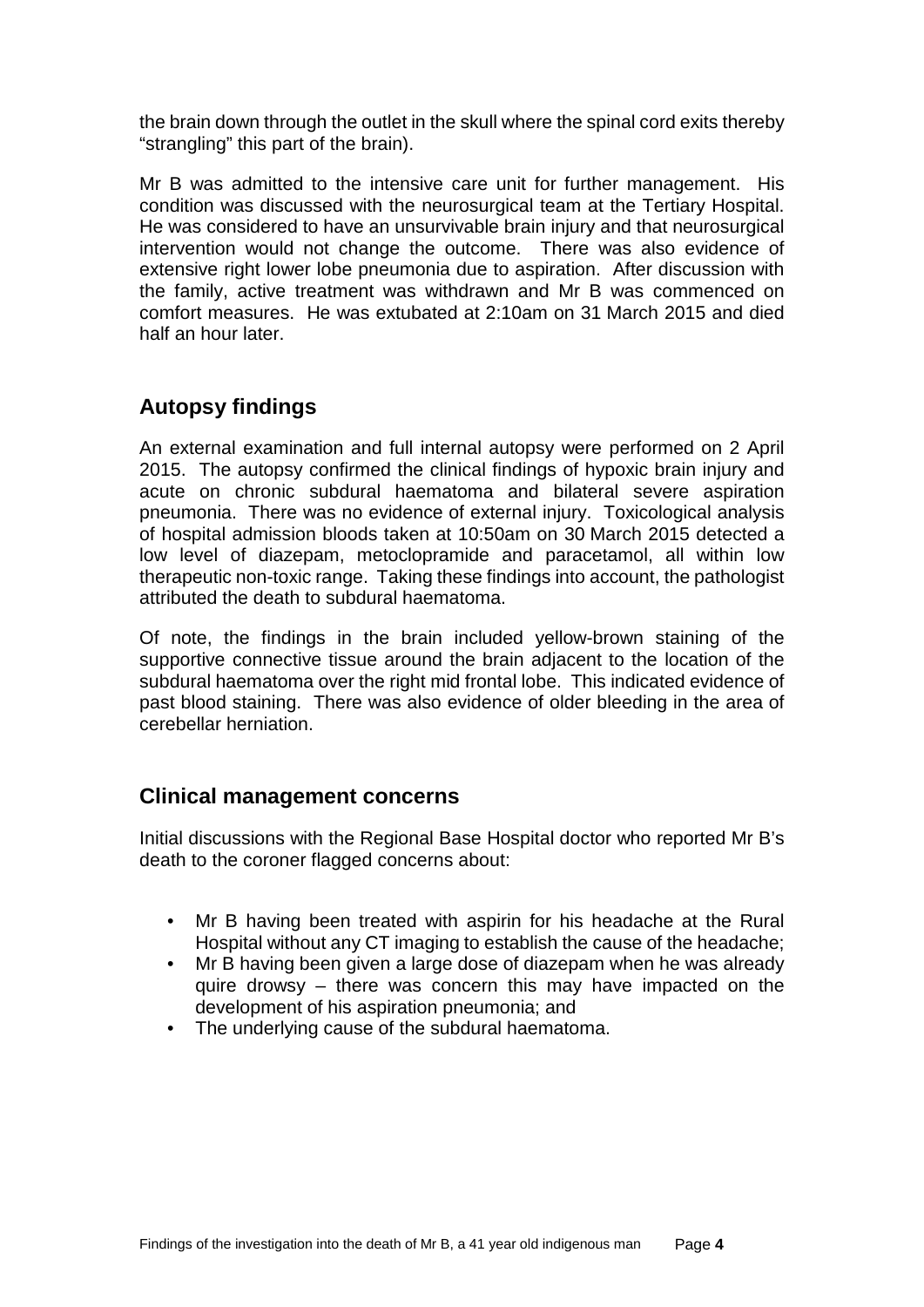## **Hospital & Health Service (HHS) clinical review outcomes**

The relevant HHS commissioned a root cause analysis (RCA) of the care provided to Mr B by the Rural Hospital. This is a systemic analysis of what happened and why and is designed to make recommendations to prevent adverse health outcomes from happening again, rather than to apportion blame or determine liability or investigate an individual clinician's professional competence. It is conducted by a review team who had no involvement in Mr B's care.

The RCA review team reported as follows:

- The assessment and management of Mr B's presentation on 24 February 2015 was probably reasonable as it would not be usual to get a CT head scan for this presentation in the absence of trauma or neurological symptoms. However, in a patient with documented history of alcohol abuse, a lower threshold for ordering a CT head could be considered due to increased risk of coagulopathies and cerebral atrophy;
- At the time of Mr B's second presentation on 3 March 2015, the notes for his previous presentation were not available to the clinicians at this presentation because they were in a drawer;
- Mr B's pain score was 9/10 when he presented on 28 March 2015 but this was not reflected in the triage score (4) or on medical review – the RCA team questioned that if the clinical picture did not reflect the pain score, why this was not documented? It was felt that that triage score may not have reflected the potential seriousness of the headache symptoms and medical review may have been indicated at this time. The re-presentation with headache and diagnosis of cluster headache may have given clinicians a cognitive bias and clouded their clinical judgement. In acute stroke, anticoagulation is not given until haemorrhagic cause has been ruled out by CT head scan;
- The medical officer's assessment on Mr B's admission on 29 March 2015 attributing his presentation to alcohol withdrawal was probably reasonable given the documented intake on this and previous episodes of care. It would have been reasonable to expect Central Nervous System (CNS) symptoms such as cramps, tremor, sweating and headache with alcohol withdrawal as Mr B reported he had not had alcohol for four days. It was noted that Mr B was very drowsy from around midday when he was changed twice for urinary incontinence. While he was able to assist the nursing staff by rolling, his level of consciousness had altered. The RCA team felt the history of tremors prior to admission may have confounded the clinical picture and meant a higher dose of diazepam was administered. The Alcohol Withdrawal Scale was modified at 2:30pm to disregard tremor for the calculations.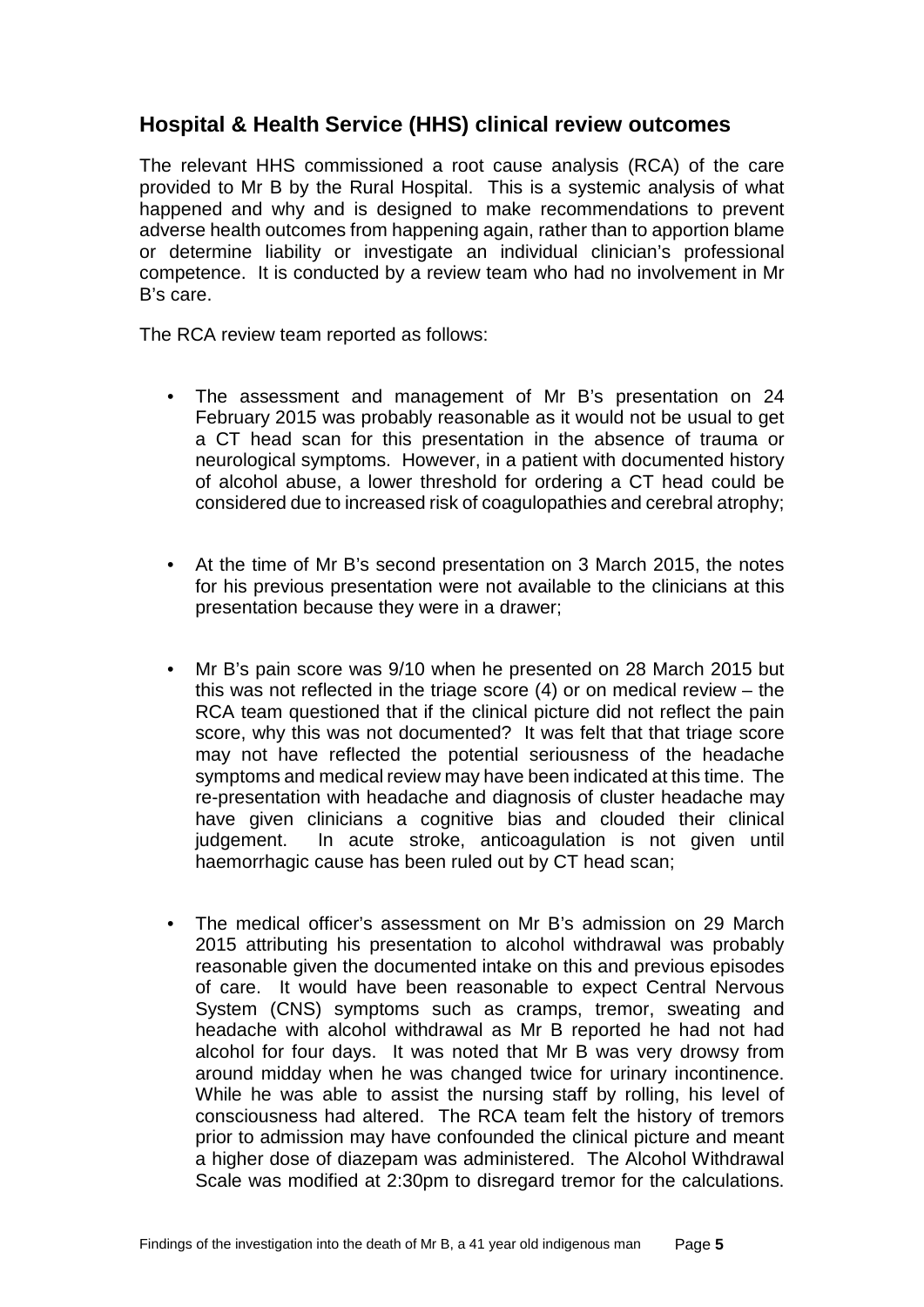The second confounder was the diazepam and the change in Mr B's level of consciousness. In hindsight, the change in his level of consciousness most likely indicated pathophysiological changes associated with subdural haemorrhage but the medical and nursing staff attributed it to the high dose of diazepam. It was noted this occurred against the background of a very busy shift which may have impacted on staff having time to reflect on the clinical picture. There was no ongoing monitoring of the pain score which made it unclear whether the headache was improved, unchanged or worse. The use of aspirin could possibly have contributed to an acute bleed;

- At 4:40pm when Mr B was assessed to be comatose and to have fixed and dilated pupils, the clinical nurse in charge of the shift was doing an x-ray and was phoned by the nurses on the floor. There was discussion about whether this change was due to the diazepam. There was also confusion between the nurses as to who phoned the clinical nurse and as to whether medical staff had been notified. The clinical nurse thought the doctor had been notified but the medical student and the nurses on the floor thought the clinical nurse would notify the doctor. The doctor was not notified until an hour later of the fixed and dilated pupils and Mr B's comatose state. The RCA team was concerned that while this delay probably did not change the outcome for Mr B, there was still a failure to recognise his clinical deterioration despite the confounder of the diazepam; and
- There were no specific neurologic observations apart from those in the Alcohol Withdrawal Scale record. The RCA team noted that the new version of the early warning observation tool (Q-ADDS) which was not in use at the Rural Hospital at the time of Mr B's death, has a section for level of consciousness that makes this clearer and would have been of assistance to staff in clinical decision making in this case.

The RCA team did not identify a root cause but identified areas for improvement including the recording of pain scores, management of pain and documentation to reflect what the medical officers had ruled out as differential diagnoses and why. The RCA made the following recommendations:

- Failure to recognise the significance of Mr B's ongoing headache clinical education around headache as a potentially significant symptom and the use of aspirin in headache treatment (not to be used until haemorrhagic cause is excluded) and triage training for nurses;
- Failure to recognise clinical deterioration nursing staff to undertake an awareness program for recognising clinical deterioration;
- Documentation measures to improve documentation to record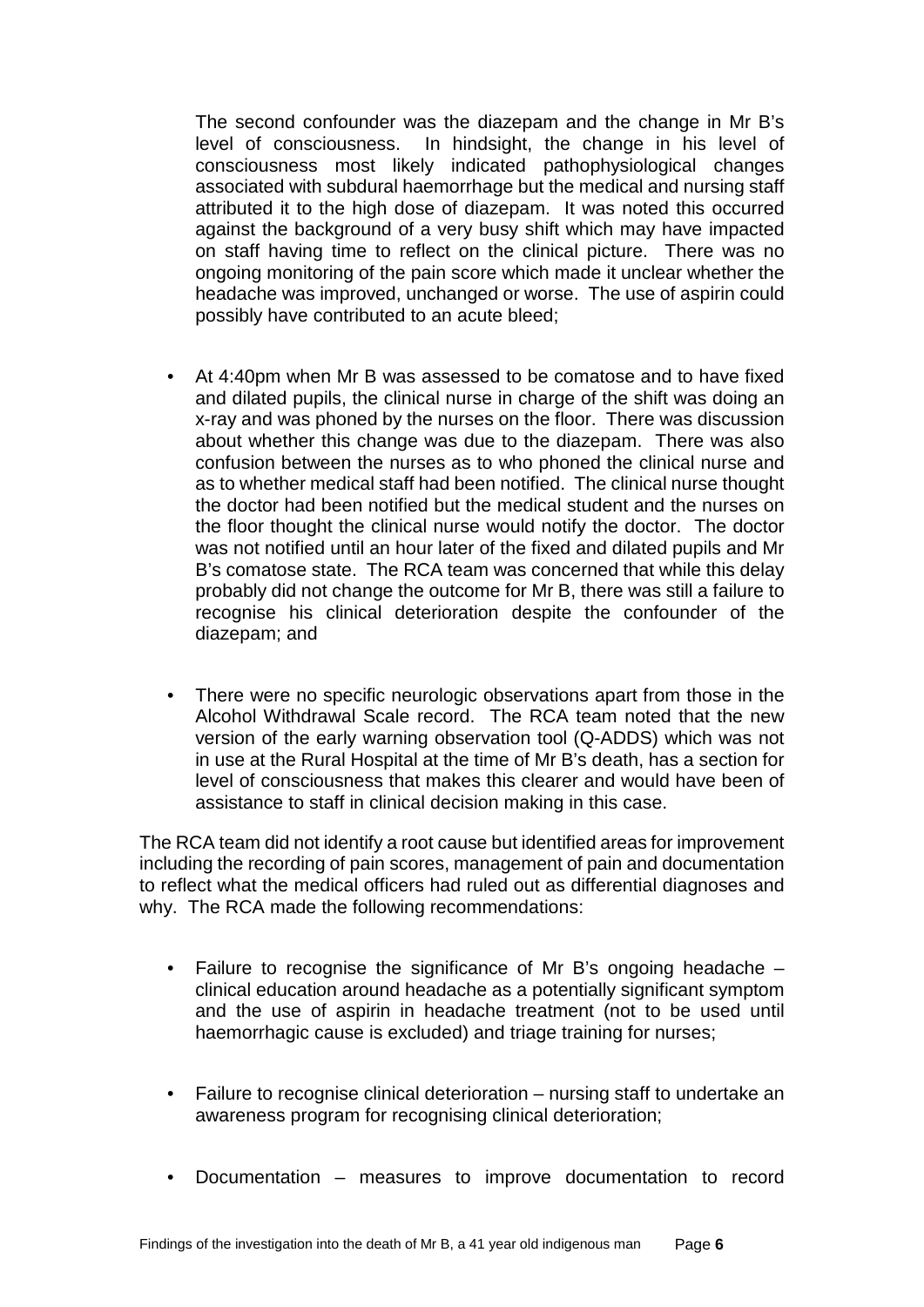negatives in history taking and the formulation of differential diagnoses;

- Poor clinical record management review of record management processes to avoid clinical records not being available at point of care; and
- Cultural practice completion of the Cultural Practice Program (mandatory training) for all staff.

## <span id="page-8-0"></span>**Family concerns**

HHS representatives including the Director of Clinical Governance met with the family on 27 April, 11 May and 22 July 2015 to discuss their concerns about the care provided to Mr B by the Rural Hospital, and to present the RCA findings and recommendations. I have had the benefit of reports from both the HHS and the family about the matters discussed in these open disclosure meetings.

The family was dissatisfied with the RCA findings and subsequently made a health service complaint to the Office of the Health Ombudsman and later provided me with a copy of this complaint.

On 1 October 2015, the Office of the Health Ombudsman referred the family's complaint to the Office of the State Coroner.

#### <span id="page-8-1"></span>**Independent clinical review**

I arranged for an independent doctor from the Department of Health Clinical Forensic Medicine Unit to review the medical records and provide an opinion as to whether the subdural haemorrhage could have been diagnosed sooner, and as to the appropriateness of the management of Mr B's repeated presentations to the Rural Hospital.

#### *Subdural haemorrhage*

I note the reviewing doctor's advice that head trauma is the most common cause of subdural haemorrhage, with the majority of cases related to motor vehicle accidents, falls and assaults. Patients with significant cerebral atrophy (brain shrinkage) are at higher risk including the elderly, those with a history of alcohol abuse and those with a previous traumatic brain injury. In these patients, trivial head trauma or even pure whiplash injury in the absence of physical impact may produce a subdural haemorrhage. The use of anticoagulants increases the risk of subdural haemorrhage.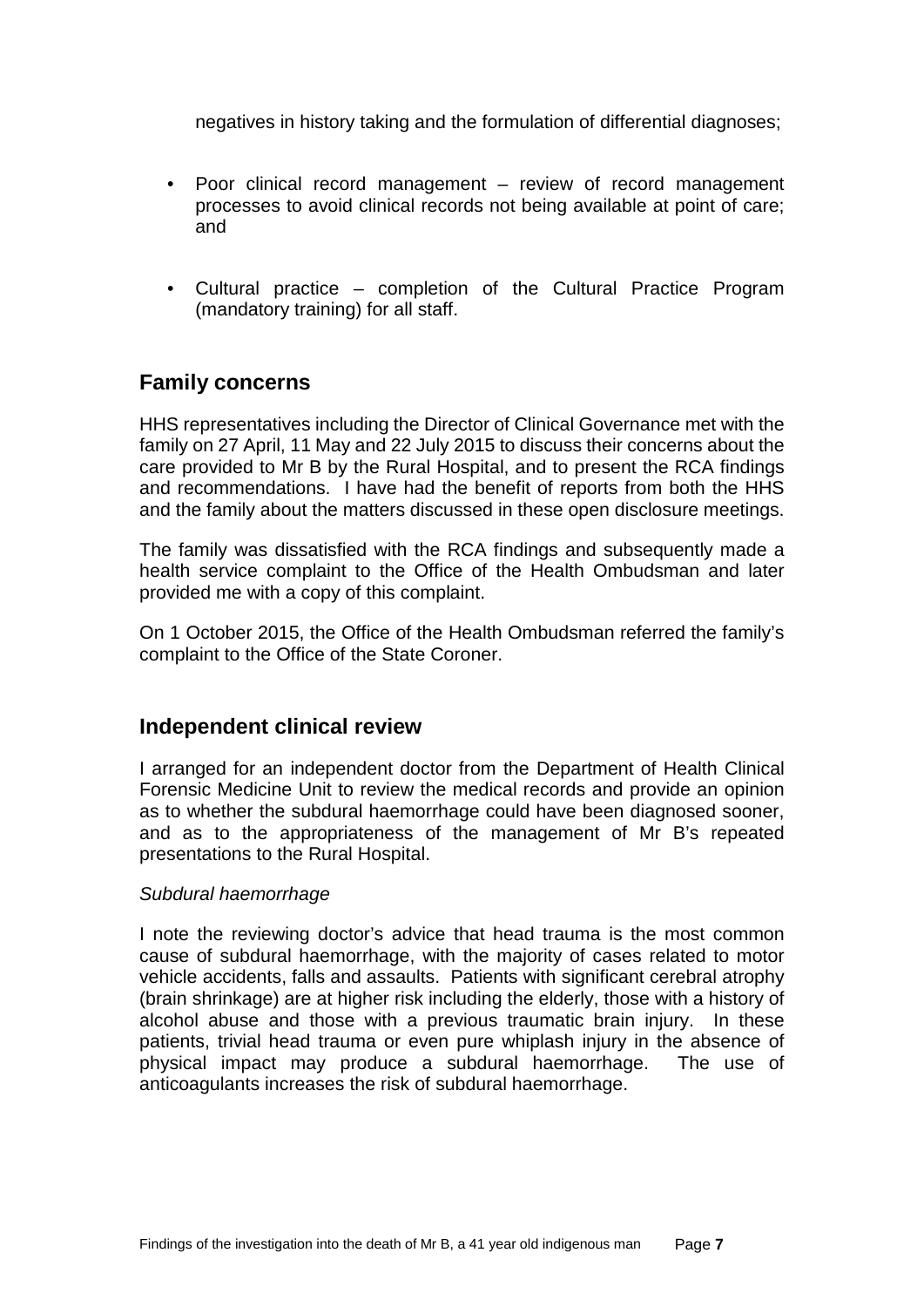The initial presentation of subdural haemorrhage is variable – severe head trauma may result in subdural haemorrhage with coma, while a lesser injury may manifest as a momentary loss of consciousness. Acute subdural haemorrhage presents one to two days after onset; subacute subdural haemorrhage presents 3-14 days after onset; and chronic subdural haemorrhage presents 15 or more days after onset.

#### *Alcohol withdrawal*

I note the reviewing doctor's advice that alcohol withdrawal is a potentially life threatening condition with onset occurring some 6-24 hours after the last drink and can even occur when the blood alcohol level is dropping. Although most alcohol dependent people may withdraw with only minor symptoms, major life threatening issues such as seizures and delirium tremens can occur.

The treatment for alcohol withdrawal is diazepam which is best commenced early in the course of withdrawal. As an inpatient this can be done with a loading dose (large dose given on the first day followed by none but monitored) or as an outpatient by tapering the dose over a number of days. Thiamine is often given to prevent other complications such as Wernicke's encephalopathy. Monitoring is done according to prescribed Alcohol Withdrawal Scales which guide the management of withdrawal according to severity. Signs and symptoms of withdrawal may present as autonomic system overactivity (sweating, fast heart rate, high blood pressure, insomnia, tremor, fevers), gastrointestinal effects (nausea, anorexia, vomiting) and cognitive/perceptive changes (anxiety, vivid dreams, hallucinations, delirium). Seizures can also occur in a small percentage of cases.

Delirium tremens is the worst consequence of acute alcohol withdrawal and is characterised by confusion, disorientation, extreme restlessness and agitation, gross tremor, hyperthermia and autonomic instability (high swings in heart rate and blood pressure), paranoia, delusions and disturbing visual hallucinations. The Queensland Alcohol Withdrawal Clinical Practice Guidelines recommend that other causes of delirium be screened including head injury, subdural haematoma, Wernicke's encephalopathy, hypoxia, sepsis, metabolic disturbances and intoxication by or withdrawal from other drugs.

#### *Comments on Mr B's clinical management*

The reviewing doctor considered it was apparent that Mr B's symptoms on presentation were viewed more in the context of his history of excessive alcohol intake rather than investigating other possible explanations for his headache. He was readily diagnosed as having "cluster headache" when he presented on 24 February 2015 despite having no such history and thereafter was considered as having either cluster headache or migraine. There was no documented questioning regarding recent head trauma (noting the doctor's reference to absence of trauma on 3 March appeared to be in the context of Mr B's back pain and not headache).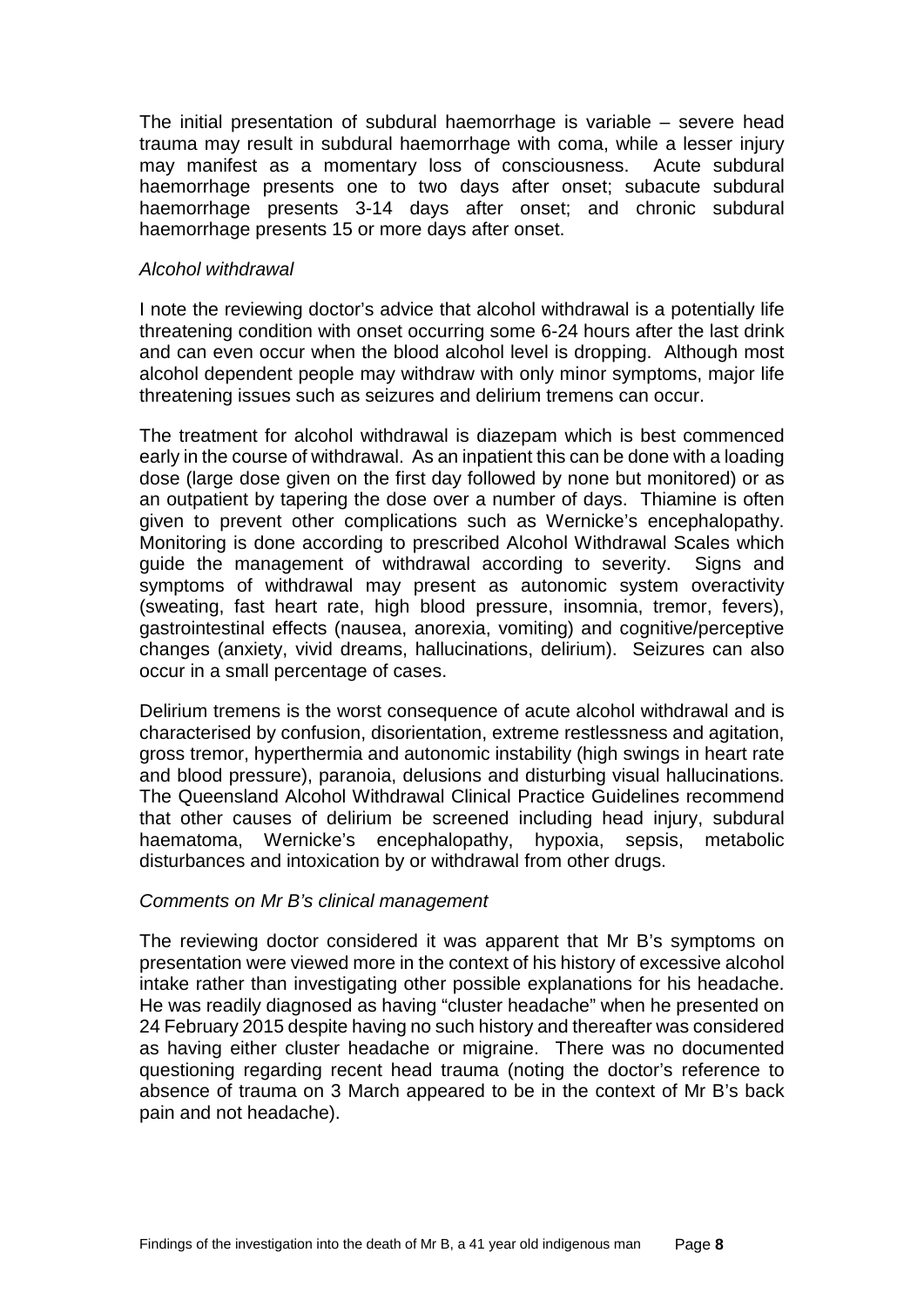The reviewing doctor commented that Mr B's history of alcohol excess should also have raised questions about trauma whether due to falls or interpersonal violence, both of which occur frequently in the context of excessive alcohol intake. This did not occur but given the history as documented in the records there was little that Mr B divulged to suggest that trauma was involved. Nonetheless given his age and alcohol intake, the reviewing doctor considered it fair to suggest this needed to have been explored. However, the reviewing doctor conceded that in the absence of Mr B volunteering this information, it can be accepted that no trauma was involved.

The reviewing doctor identified the lack of readily available CT scanning equipment in the rural town as the complicating factor as any suspicions of head trauma and consequently subdural haemorrhage should have necessitated a CT head scan. The Rural Hospital treating team had faxed a request for this late on 30 March 2015 but Mr B's clinical condition deteriorated at around the same time.

The reviewing doctor acknowledged that even had CT scanning been available locally, there was no major neurologic abnormality detected on either 24 February or 3 March apart from a transient difference in pupil size and minor sensory loss to the face. There was no compelling reason on either presentation to suggest that a CT head scan would be considered in the absence of a history of trauma.

The reviewing doctor noted that Mr B was not reviewed by a doctor when he presented on 28 March 2015. While not critical of the triage nurse (who was considered to have done a reasonable job of history taking and examination within her scope of practice and had notified the doctor), the reviewing doctor considered that the history of worsening headache and vomiting despite the tremor (probably the greatest factor in attributing Mr B's presentation to alcohol withdrawal) should have led to a CT head scan if CT scanning equipment was available.

The reviewing doctor considered the management of this presentation was "a little questionable" as the doctor who was consulted by phone had ordered medication and intravenous fluids to be administered by the nurse which should have been overseen by the doctor on site. That stated, there was no direct negative result from this treatment which appeared to provide Mr B with some relief. When considering whether in the absence of a local CT scanner the outcome would have changed for Mr B had he been admitted at the presentation, the reviewing doctor felt the presence of the tremor and previous reference to Mr B's alcohol intake would have led the doctor to consider acute alcohol withdrawal rather than intracranial pathology.

The reviewing doctor concluded that Mr B died from complications of a right sided subdural haematoma (acute on chronic) in circumstances indicating the process had developed over a number of weeks. Over the course of Mr B's four presentations to the Rural Hospital with headaches over the preceding month, the possibility of subdural haematoma did not appear to have been explored and his history of excessive alcohol intake quickly led to a clinical assumption that he was in acute alcohol withdrawal syndrome. Given his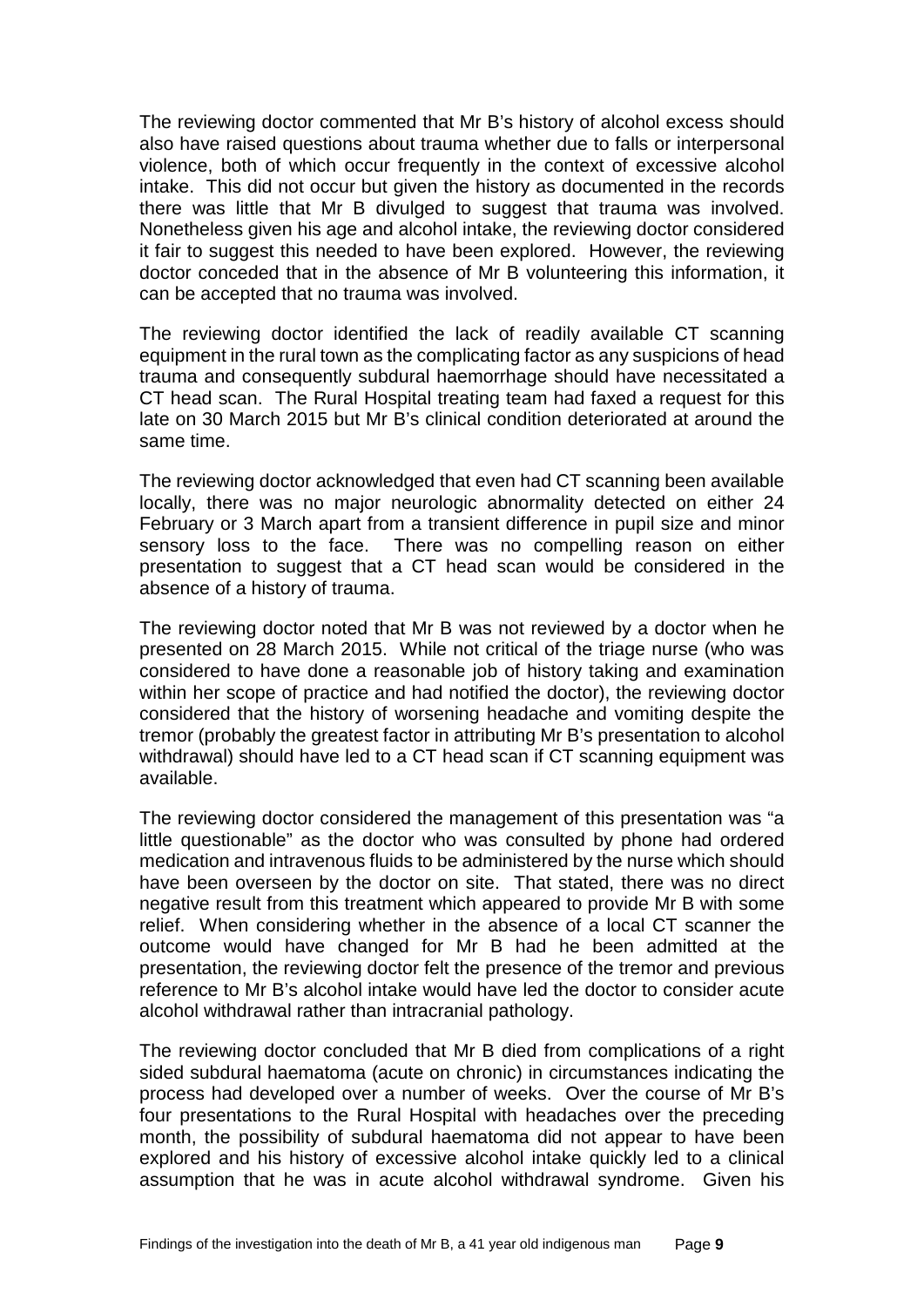history and presenting signs and symptoms, particularly in the later presentations when a tremor was present, this was not unreasonable particularly with the knowledge that such a syndrome might be life threatening. There appeared to be a cognitive bias whereby further medical review appeared to follow the path of the original diagnosis rather than revisiting it on each medical review to exclude an alternative cause.

I note the reviewing doctor's advice that the management of acute alcohol withdrawal requires the use of long-acting benzodiazepines such as diazepam which cause CNS depression and cannot only mask signs of deterioration in a head injury, but also simulate them. Mr B was given diazepam when he was showing signs of CNS depression but he was not medically reviewed at that time.

The reviewing doctor acknowledged that in the absence of local CT scanning equipment, it is unlikely that Mr B might have been diagnosed prior to 28 March 2015 as having subdural haemorrhage. The medical record casts doubt on whether Mr B was questioned thoroughly about his headache or underwent a comprehensive neurologic examination at any stage during his presentations, either of which might have uncovered a compelling reason to request a CT head scan. However, the reviewing doctor commented it cannot be stated with certainty that there were clinical signs present on these occasions. The reviewing doctor suggested that had a CT scanner been available locally on 28 March 2015, it would have been utilised based on his presentation. Although this could have resulted in a diagnosis being made then, there was no guarantee the subdural haemorrhage would have been amenable to curative treatment bearing in mind that Mr B would have required transport to a larger hospital to manage his condition neurosurgically.

The reviewing doctor also reviewed the RCA findings and recommendations but remained concerned about the significant nursing management issue relating to failure to respond to Mr B's clinical deterioration, particularly when a further dose of diazepam was given in the context of what appeared to be significant CNS depression (at 2:30pm on 30 March 2015 Mr B was noted to be drowsy "++" and incontinent of urine, yet was still given diazepam). The appropriate response was medical review yet when the doctor was consulted by phone at that time, she should have been aware of the deterioration in conscious level and should have intervened. That said, the reviewing doctor considered it was unlikely that medical intervention at that point in time would have changed the outcome for Mr B.

### <span id="page-11-0"></span>**HHS response**

I provided the HHS with an opportunity to respond to the reviewing doctor's comments. The Director of Clinical Governance acknowledged the need for medical staff to reflect on the need for neurological examination in rural sites and advised this issue would be included in the next Rural Medical Superintendents meeting for discussion and dissemination.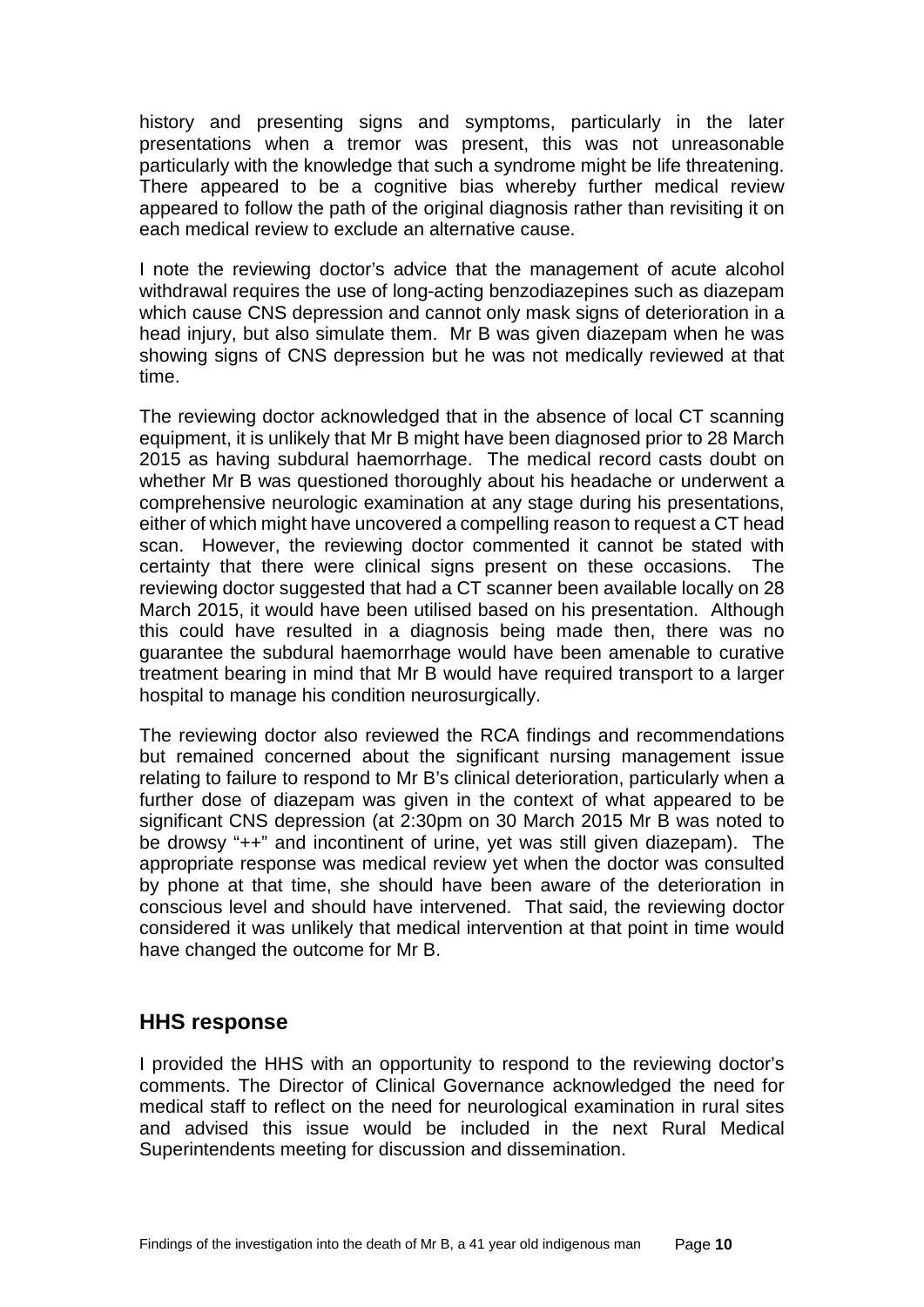The Director of Clinical Governance clarified that in fact a CT scan had been considered and arranged on 30 March 2015 at ward round but the CT scanner in another rural town was unavailable until the next day because the radiographer had gone home sick.

In response to the reviewing doctor's suggestion that the care provided to Mr B on 28 March 2015 (when he received IV fluid, metoclopramide, ketorolac and codeine phosphate administered by a nurse without the doctor present) was "a little questionable", the Director of Clinical Governance clarified that the management of patients in rural hospital emergency departments is often commenced by a skilled registered nurse and continued after discussion with the doctor. A doctor is not often present when medications and fluids are administered. Ketorolac is a well-used and appropriate non-opioid nonsteroidal anti-inflammatory drug in emergency medicine especially when a doctor is not on site. The 60mg dose of codeine phosphate is a normal adult dose and not uncommon to give and had been chosen as Mr B had recently had panadol, this precluding panadeine forte.

The Director of Clinical Governance acknowledged that in hindsight, an earlier CT would have been ideal but this was difficult given the time and distance involved. This reiterated his submission to the Health Ombudsman in which he stated *"in hindsight, [he] believes that a CT scan should have been performed on 28 March 2015 however it is unclear whether this would have changed the outcome."*

## **Recent coronial inquest into patient deaths following failure to recognise and response to clinical deterioration in rural hospitals within the relevant HHS**

In August 2015, the Deputy State Coroner delivered findings into the deaths of two patients who presented to rural hospital emergency departments within the Hospital and Health Service in late 2013 and mid 2014 – Inquest into the deaths of Verris Dawn Wright and Jasmyn Louise Carter (Carter-Maher). Both deaths raised the issue of failure to recognise and respond to clinical deterioration and the adequacy of the HHS implementation of the early warning and response observation tool known as the Queensland Adult Deterioration Detection System (Q-ADDS).

In general terms, an observation and response chart is a document that allows the recording of patient observations, and specifies the actions to be taken in response to deterioration from the norm. The purpose of these charts is to support accurate and timely recognition of clinical deterioration, and prompt action when deterioration is observed.

The Deputy State Coroner heard evidence from the Queensland Patient Safety Unit about the purpose and function of the Q-ADDS, and noted that since devolution of public health services to independent hospital and health services,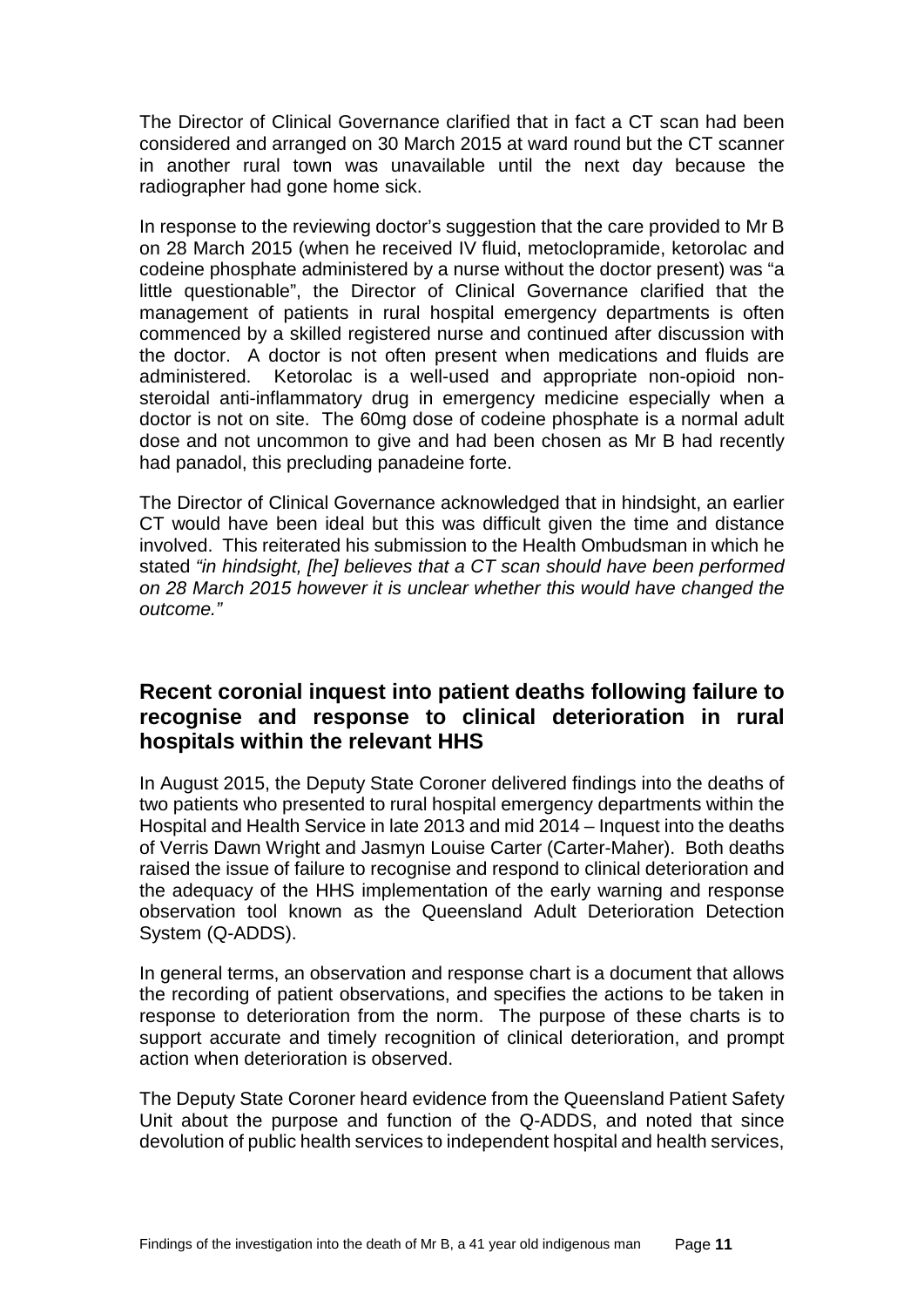there are no statewide policies to mandate the use of early warning and response tools.

In one case the Q-ADDS tool had not been implemented, but if it had, the patient would have been identified for escalation. In the other case, the Q-ADDS had been used but was not utilised for the purpose of escalation. This was identified by the subsequent RCA which found the tool was not well understood by clinical staff and treated with indifference and *"yet another document to complete"*.

The HHS General Manager Rural gave evidence about the outcome of the RCA recommendations arising from both patient deaths, notably the recommendation that Q-ADDS be implemented as a matter of urgency to ensure a consistent approach across the HHS.

The Deputy State Coroner observed that hospital districts need to be vigilant regarding the education into and use of early warning and response tools and continue to audit their use. The Deputy State Coroner noted similar findings and comments were made by the Northern Coroner Bentley in the inquest into the deaths of GB Gulliver, JL Harrison & AB Morten delivered on 8 December 2014 where it was noted that staff failed to utilise the Q-ADDS tools which resulted in failures to recognise the severity of the patient's condition.

The Deputy State Coroner recommended that the Department of Health provide sufficient funding to conduct research into the validation of the Q-ADDS tool and conduct research to identify and address the sociocultural factors that influence compliance with existing hospital care escalation systems.

The Deputy State Coroner's findings are accessible on the Office of the State Coroner website at [http://www.courts.qld.gov.au/courts/coroners](http://www.courts.qld.gov.au/courts/coroners-court/findings)[court/findings.](http://www.courts.qld.gov.au/courts/coroners-court/findings)

## **Use and compliance with early warning and response tools at the Rural Hospital at the time of Mr B's admission over 29-30 March 2015**

Mr B's death occurred several months prior to the Deputy State Coroner's inquest.

Noting the reviewing doctor's concern about the failure of nursing staff to respond to Mr B's clinical deterioration during his final admission to the Rural Hospital over 29-30 March 2015, I sought further information about the use of the Q-ADDS chart in that facility at that time.

The Director of Clinical Governance advised as follows:

• The Q-ADDS tool was implemented at the Rural Hospital in 2011 and there was there was a version change to the tool in mid-2013;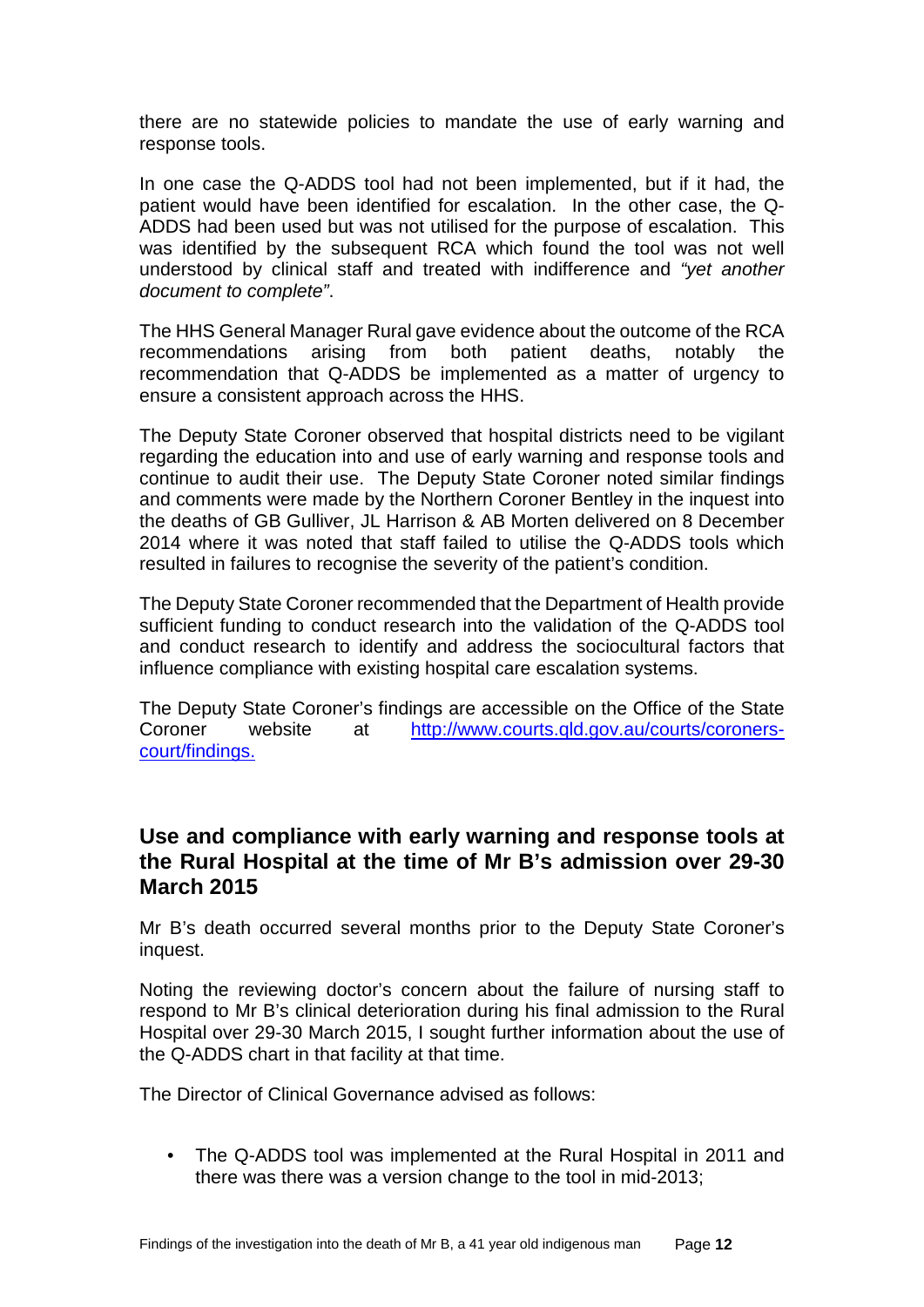- Compliance auditing has been undertaken since 2011 audit results are tabled and discussed with staff at the Rural Hospital and Rural Division & Safety Quality Committee meetings and action plans are developed in response to audit results and overseen by the Director of Nursing/Facility Manager at the Rural Hospital;
- The 2014-15 compliance audit for the Rural Hospital produced a nett compliance result of 85.67% (noting the target benchmark is 80%) – this result reflects a range of scores for full completion of chart (90%); whether observations recorded as per required frequency/care plan (100%); all scores totalled accurately (80%); all observations plotted and trended (100%); whether modifications were endorsed by a medical officer (100%); whether a pain score had been recorded for each observation (50%) and whether an emergency call was made if the patient scored 8 or above (N/A);
- An internal quality audit conducted in May 2014 confirmed that education had been provided and clinical staff had the required understanding to perform and document patient observations to support the early identification and management of patients who are at risk of deterioration;
- Use of the Q-ADDS tool is also routinely checked at biannual Patient Safety Rounds;
- The Q-ADDS Rural and Remote chart (version 5) was in use at the Rural Hospital during Mr B's admission over 29-30 March 2015 and had been completed "correctly" though the Pain Score and sedation scores on page 4 were not completed but included in the separate Alcohol Withdrawal Scale (AWS) chart;
- The AWS chart reflected regular Alcohol Withdrawal Observations and subsequent scoring – it was considered that Mr B's scores on this chart were very reflective of Mr B having alcohol withdrawal and while he scored high in the tremor category (directly related to alcohol withdrawal) this had no correlation with subdural haemorrhage;
- The HHS was confident that the Q-ADDS and AWS charts together do not reflect obvious deterioration and were used well during Mr B's admission;
- There is now additional monitoring of the use of the Q-ADDS tool with scores included as part of Clinical Handover;
- The "new" Q-ADDS chart referred to by the RCA review team may have assisted;
- As at 30 May 2016, the "new" Q-ADDS chart was being trialled across the HHS at several rural hospital sites. It is anticipated to be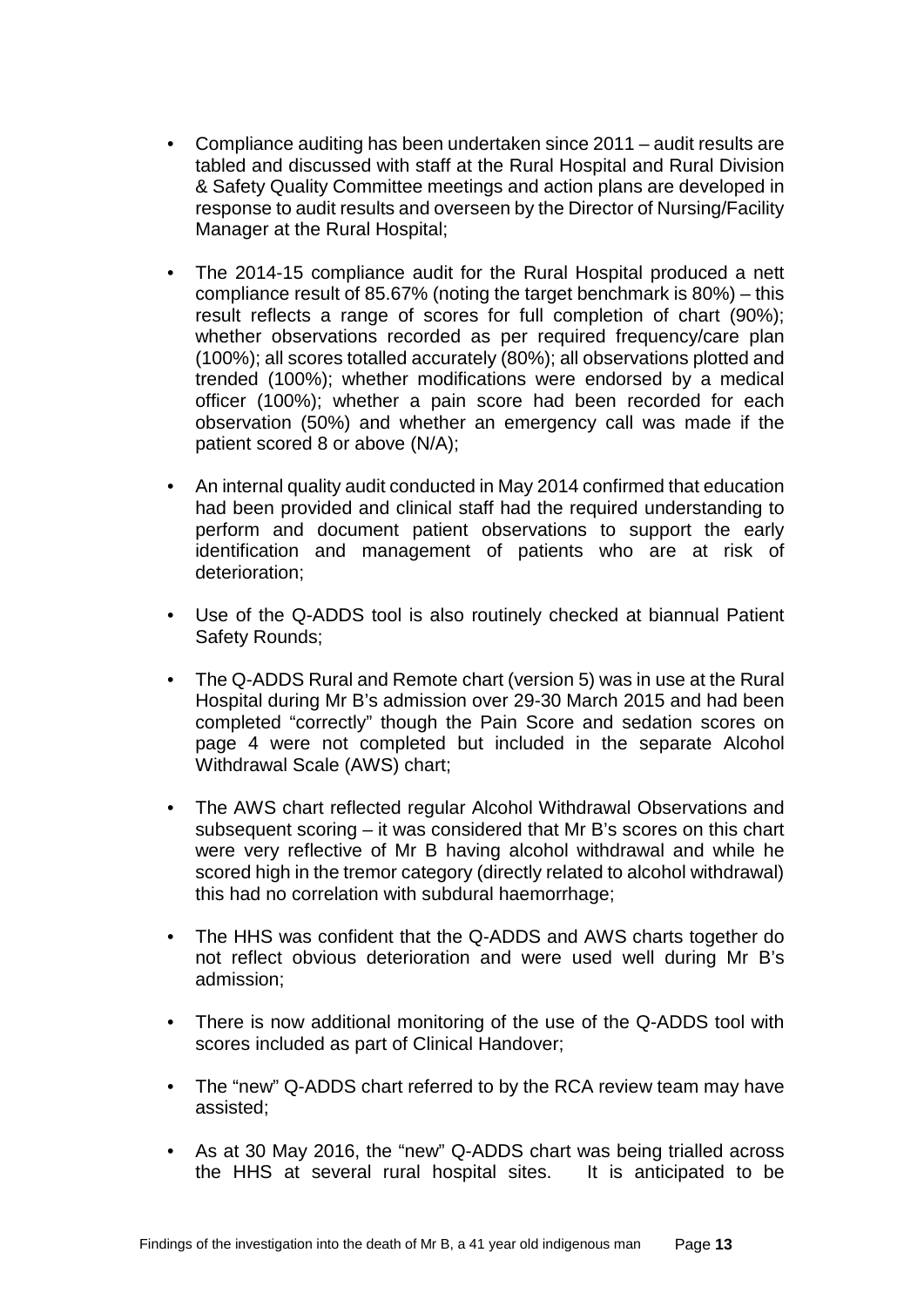implemented at the Rural Hospital by the end of 2016; and

• The HHS has developed an online training tool for Q-ADDS and recognising patient deterioration. It is mandated in the HHS as an annual clinician education requirement, role specific for nursing staff. Training records maintained by the HHS indicate 100% of the Rural Hospital nursing staff have successfully completed this training, which also includes the use of the HHS Clinical Concern Escalation algorithm.

## **Could the "new" Q-ADDS chart have prompted a different approach to Mr B's clinical management during his admission at the Rural Hospital over 29-30 March?**

The Department of Health Patient Safety and Quality Improvement Service explained that in November 2015, the statewide Q-ADDS review committee agreed to trial a revised version of the Q-ADDS chart in 2016. The revised trial chart includes a new item in the Consciousness section which enables a patient to score 4 for a patient if they present with "new confusion/agitation". The significance of a score of 4 is that this mandates a medical review of the patient within 60 minutes even if the patient is scoring a zero on all their other observations. The rationale for this revision is to increase recognition and review of a potentially septic patient (altered mental state is a key criterion in identifying sepsis) or an unwell patient from other causes that are not currently reflected in their other observations. The Pain and Sedation sections on the chart remain unchanged and provide for independent escalation irrespective of the total Q-ADDS score.

I arranged for the Patient Safety and Quality Improvement Service to undertake a retrospective plotting of Mr B's observations on both:

- (a)the Q-ADDS chart (Version 5) in use at the time of his death (noting the HHS advice that the Pain and Sedation scores had not been completed on this document but were included on the separate AWS chart); and
- (b)the revised version of the Q-ADDS chart currently being trialled across Queensland.

The retrospective plotting exercise produced the following outcomes:

- (a)if the pain score of 6/10 that was recorded on the Rounding Chart at 9:00pm on 29 March and at 4:00am on 30 March was recorded on the Pain Score at Rest Table on page 4 of the Q-ADDS Version 5, the Legend beneath the graphing advises the following actions:
- $\triangleright$  Administer Analgesia:
- $\geq$  Consider team leader / medical officer review within 60 minutes of analgesia. In this regard it was noted that Mr B had been reporting a pain score of 6/10 from 7:40pm on 29 March.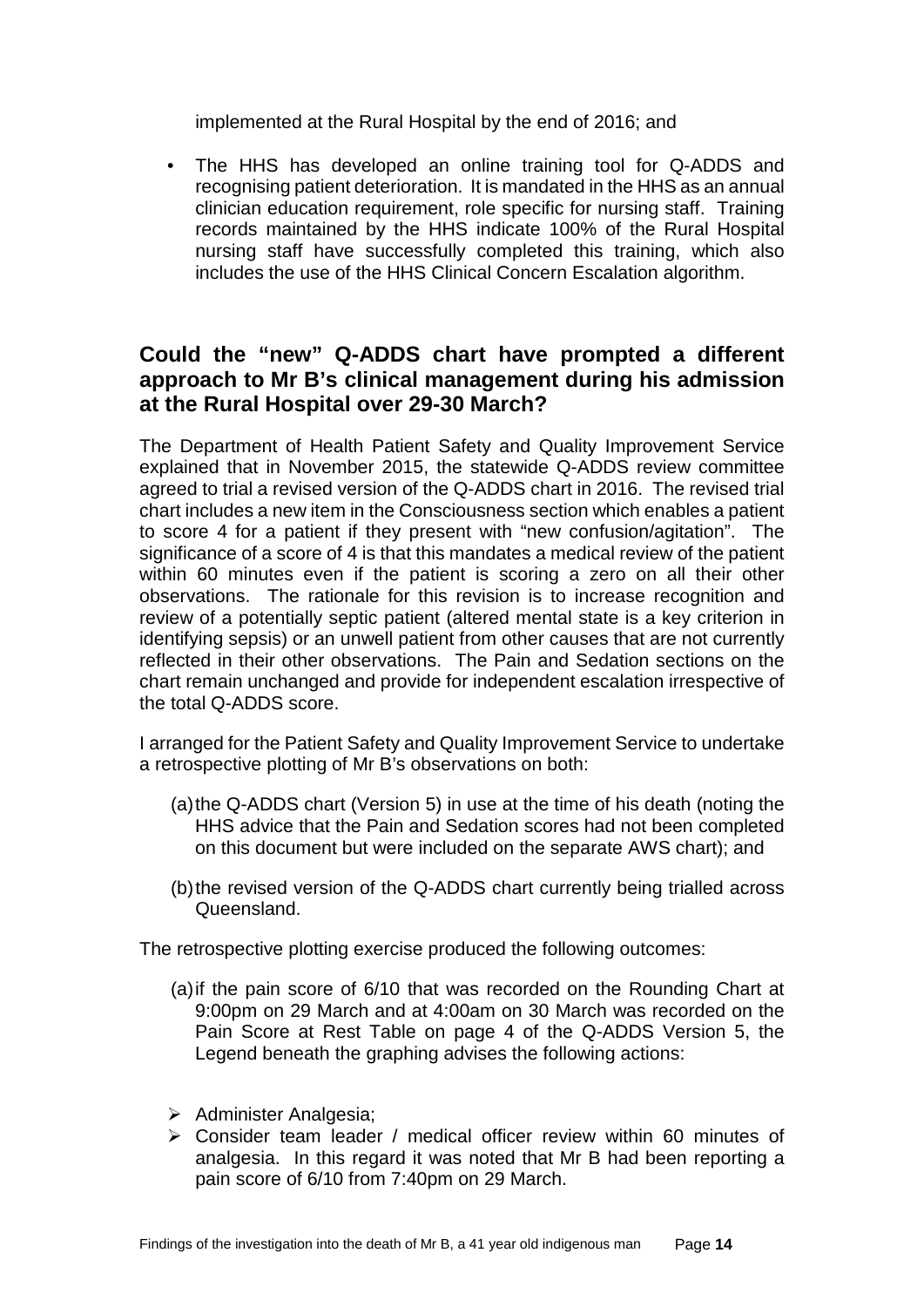- (b)considering that Mr B was receiving diazepam on a regular basis for positive Alcohol Withdrawal Scores, if a Sedation score was recorded on page 4 of the Q-ADDS Version 5 (for patients receiving potentially sedating medication) at 2:30pm on 30 March in accordance with the notation in the medical file that the patient was presenting as Drowsy ++, it is possible that this would have met the criteria for a Sedation Score of 2, which the associated actions table advises the following actions:
- $\triangleright$  Ensure patient receives oxygen and monitor oxygen saturation;
- $\triangleright$  Withhold additional sedating medication (until medical review);
- $\triangleright$  Notify Team Leader:
- $\triangleright$  Notify Medical Officer to review within 15 minutes (remain with patient until review);
- Monitor Q-ADDS, Sedation and Pain score (minimum 15 minutely);
- $\triangleright$  If concerned, initiate Emergency Response.
- $(c)$  the new version of Q-ADDS (Version 6) would have triggered a medical review at 8:00pm on 29 March as per the documentation on the Alcohol Withdrawal Score chart that records Mr B as being agitated – he would have scored a 4 in the "New confusion / agitation row" in the Consciousness section on page 2.

## <span id="page-16-0"></span>**Conclusion**

Mr B died from complications of undiagnosed subdural haematoma. The underlying of cause of the subdural haematoma is not known but the autopsy results support a finding that bleed had developed over a number of weeks. Mr B's repeat presentations to the Rural Hospital over the period 24 February – 29 March represented a missed opportunity to have explored the possibility of intracranial haemorrhage as the cause of his ongoing headache. Instead, his management in the latter presentations was focussed on a clinical assumption of acute alcohol withdrawal syndrome. However, I accept the independent clinical advice that this was not unreasonable given Mr B's history and presenting signs and symptoms, particularly in the later presentations when a tremor was present. The lack of local CT scanning equipment was also a confounding factor though I accept that even had it been available locally on 28 March 2015 it cannot be stated with any certainty that Mr B would have survived with neurosurgical intervention at that stage. There were opportunities during Mr B's admission to the Rural Hospital over 29-30 March for hospital staff to have recognised and responded to his clinical deterioration sooner. However, even had this occurred, I accept that it is unlikely medical intervention at that point in time would have changed the outcome for Mr B.

I am satisfied that the Hospital and Health Service has undertaken a comprehensive review of the care provided to Mr B by the Rural Hospital and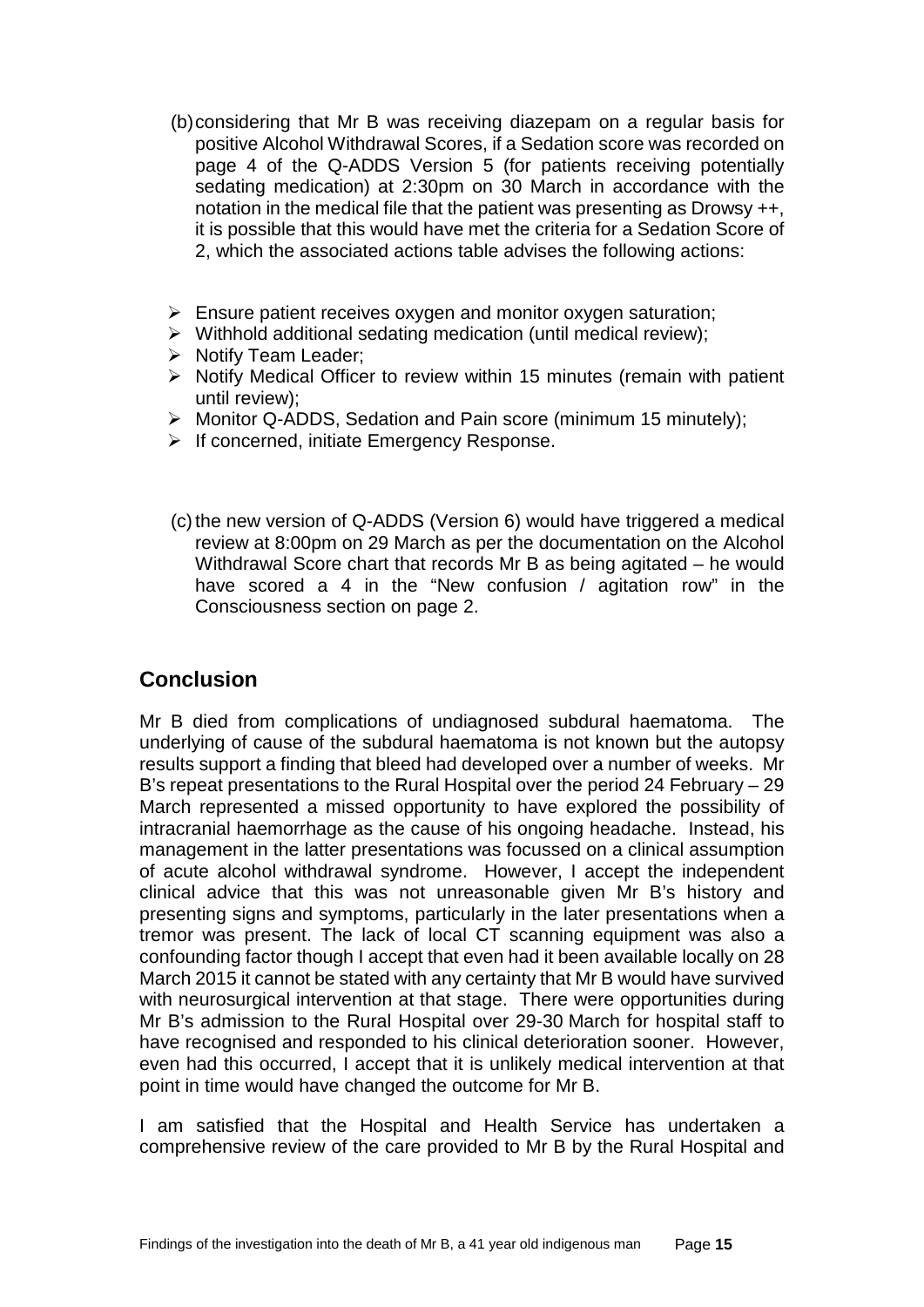appropriately identified the factors that led to the missed opportunity to diagnose Mr B's brain injury.

The use and compliance with the Q-ADDS early warning observation and response by the Hospital and Health Service facilities has been the subject of recent coronial inquest. I note the actions taken by the HHS in response to both that inquest and the circumstances of Mr B's death and am satisfied that the HHS is taking appropriate steps to address the issues arising from Mr B's clinical management.

The events of Mr B's final admission at the Rural Hospital demonstrate yet again the importance of correct use of early warning observation and response tools to maximise patient safety.

## **Findings required by s. 45**

#### **Identity of the deceased** – Mr B

**How he died** – Mr B died from complications of undiagnosed subdural haematoma. The underlying of cause of the subdural haematoma is not known but the autopsy results support a finding that bleed had developed over a number of weeks. Mr B's repeat presentations to the Rural Hospital over the period 24 February – 29 March represented a missed opportunity to have explored the possibility of intracranial haemorrhage as the cause of his ongoing headache. Instead, his management in the latter presentations was focussed on a clinical assumption of acute alcohol withdrawal syndrome. However, I accept the independent clinical advice that this was not unreasonable given Mr B's history and presenting signs and symptoms, particularly in the later presentations when a tremor was present. The lack of local CT scanning equipment was also a confounding factor though I accept that even had it been available locally on 28 March 2015 it cannot be stated with any certainty that Mr B would have survived with neurosurgical intervention at that stage. There were opportunities during Mr B's admission to the Rural Hospital over 29-30 March for hospital staff to have recognised and responded to his clinical deterioration sooner. However, even had this occurred, I accept that it is unlikely medical intervention at that point in time would have changed the outcome for Mr B.